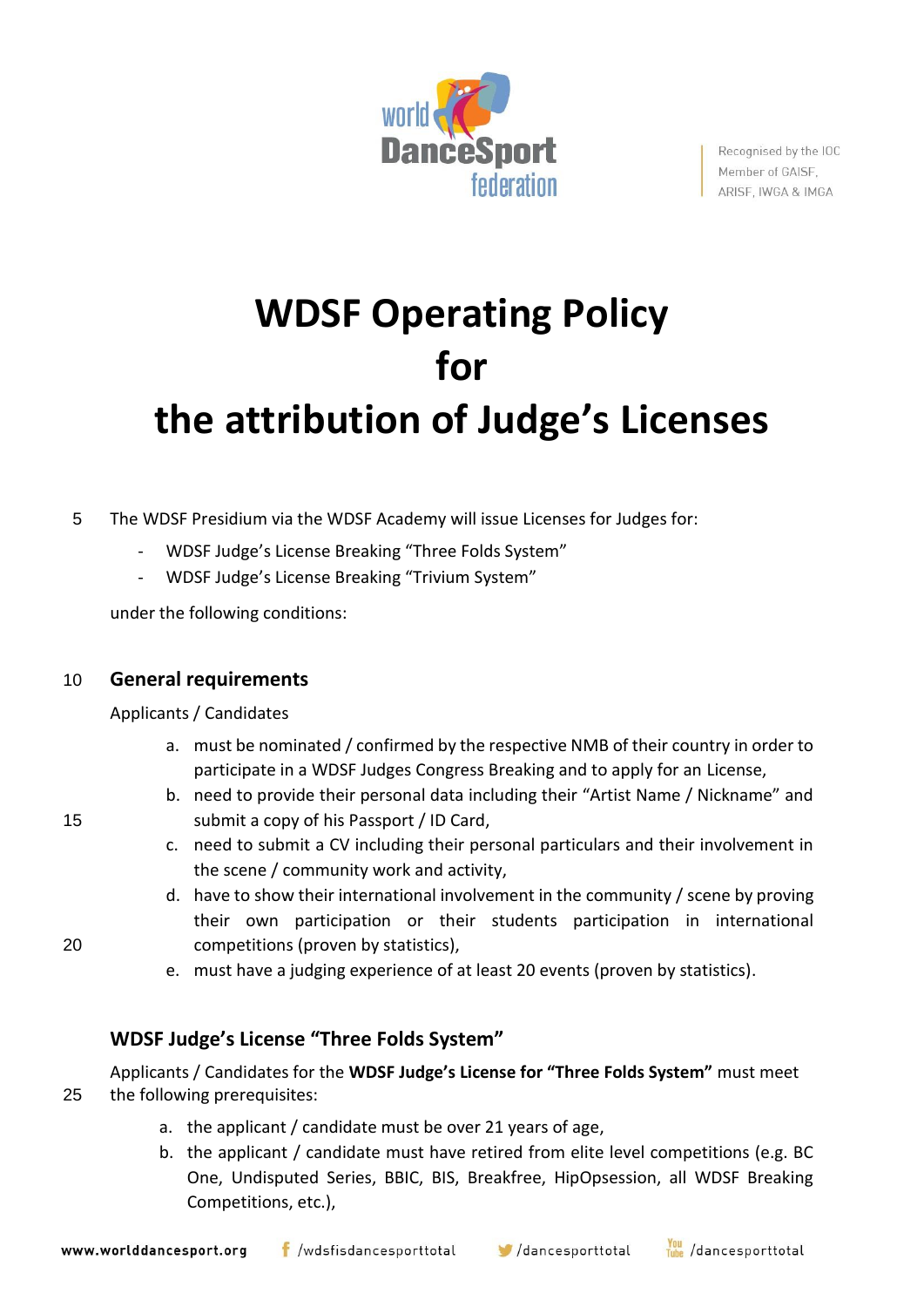- 30 c. the applicant / candidate is physically fit (includes vision and hearing) to perform the duties of a Judge,
	- d. the applicant / candidate has to pay the published Congress Fee

| 35 | upon                                                                     | A WDSF Judge's License Breaking "Three Folds System" is issued to an applicant / candidate                                                                                                          |  |  |
|----|--------------------------------------------------------------------------|-----------------------------------------------------------------------------------------------------------------------------------------------------------------------------------------------------|--|--|
|    | a.                                                                       | participating in at least one full Congress for the WDSF Judges License "Three Folds<br>System",                                                                                                    |  |  |
|    |                                                                          | b. passing the exam at the end of the Congress (passing rate for the exam is 70%),<br>consisting of:                                                                                                |  |  |
| 40 |                                                                          | i. a knowledge test in writing $-$ questions and answers / multiple choice (including<br>Code of Conduct, Breaking Rules for Judging, technical knowledge of the Judging<br>Systems "Three Folds"), |  |  |
|    |                                                                          | ii. an active judging of battles including the articulation of their interpretations and<br>the resulting decisions,                                                                                |  |  |
| 45 |                                                                          | c. evaluation of his involvement in the scene/community as an active Dancer, Teacher,<br>Coach, Choreographer,                                                                                      |  |  |
|    |                                                                          | d. signing the relevant compliance documents (e.g. Code of Conduct, Anti-Doping<br>Declaration, etc.),                                                                                              |  |  |
|    |                                                                          | e. paying the annual license fee according to the published Regulations,                                                                                                                            |  |  |
| 50 |                                                                          |                                                                                                                                                                                                     |  |  |
|    | The WDSF Judge's License Breaking "Three Folds System" is maintained, if |                                                                                                                                                                                                     |  |  |

- a. the annual license fee according to the published Regulations is paid,
- b. the WDSF Judge's License Breaking "Three Folds System" is renewed within two years according to the published Regulations.

#### 55

## **WDSF Judge's License "Trivium System"**

Applicants / Candidates for the **WDSF Judge's License "Trivium System"**:

- a. must have a valid and subsisting **WDSF Judge's License "Three Folds System"**,
- b. must be nominated / confirmed by the respective NMB of their country in order to 60 participate in a WDSF License Congress "Trivium System",
	- c. have to show their international involvement in the community / scene by proving their own participation or their students participation in international competitions (proven by statistics),
	- d. must have a judging experience of at least 20 events (proven by statistics),
- 65 e. must have paid the published Congress Fee.

## A **WDSF Judge's License Breaking "Trivium System"** is issued to an applicant/candidate upon

a. participating in at least one full Congress for the WDSF Judge's License "Trivium System",